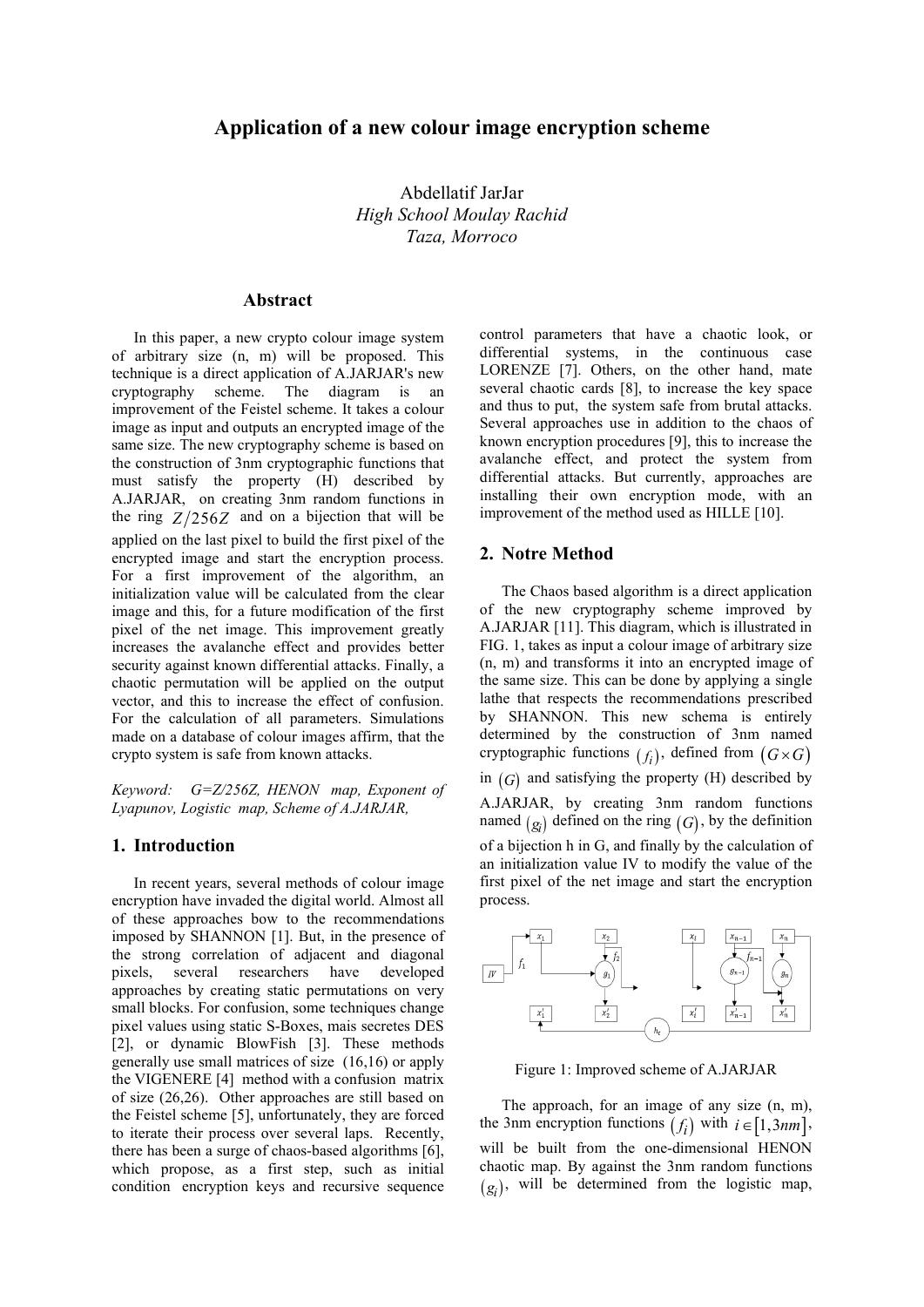whereas, the bijective function h will be defined by a coupling of these two chaotic maps. The initialization value will be calculated from the clear image, for a possible change of the first pixel. This action greatly increases the avalanche effect and then starts the encryption process. In addition, a chaotic permutation will be applied on the output vector of the schema (see Figure 1) and this to increase the effect of confusion. This encryption technique is fully stated in Figure 2.



Figure 2. : Applying the new scheme to encrypt a colour image

 We note that this technique is articulated along three major axes:

- Construction of the algorithm parameters
- Encryption of the clear image
- Decryption of the encrypted image

Finally, after an application of this algorithm on a database of colour images of different sizes and formats, a detailed analysis will be presented.

# 3. Construction of the Encryption Settings

This phase is the most important, it is used to define all the parameters necessary for the proper functioning of the new crypto system. It is based on the creation of two chaotic maps, namely, the logistic map and the map of Henon to a dimension. In this article, the initial values and control parameters of the two chaotic cards will be considered as a secret encryption key.

## 3.1 Construction of chaotic maps used

The logistics map is a recurring sequence defined by a particular polynomial of the second degree. This map is widely used in cryptography [10] of colour images. The choice of this map is due to the simplicity and is expression (see equation (1)): will be considered as a secret<br> **f chaotic maps used**<br>
is a recurring sequence defined<br>
mial of the second degree. This<br>
in cryptography [10] of colour<br>
of this map is due to the<br>
ession (see equation (1)):<br>  $\mu \in [3, 75 \$ 

$$
\begin{cases} u_0 \in J_0 & 1 \quad \mu \in [3, 75 \quad 4] \\ u_{n+1} = \mu u_n & (1 - u_n) \end{cases} \tag{1}
$$

With  $u_0$  an initial condition and  $\mu$  a control parameter. It is known that this suite has a chaotic aspect for an initial value  $u_0 \in ]0.5 \text{ I}[\text{ and a control}]$ parameter  $\mu \in [3.75 \ 4]$ . In addition, this card has a high sensitivity to initial conditions due to the value of it is Lyapunov exponent  $\lambda = L n (2) \succ 0$ . In the approach, as initial value  $x_0 = 0.81$  et  $\mu = 3.71$ as a control parameter. A first key space obtained is 128 bits.

# 3.2. Henon Map

The two-dimensional HENON chaotic map was discovered for the first time in 1978 (see equation (3)):

$$
x_0 \, et \, y_0 \quad a = 0.3 \, et \, b \in [1.07 \, 1.4]
$$
\n
$$
\begin{cases}\n x_{n+1} = 1 + y_n - ax_n \\
 y_{n+1} = bx_n\n\end{cases}
$$
\n(3)

It is a very *simple* card to use in cryptography of colour images. It presents a chaotic aspect for  $a=0.3$ ,  $b \in [1.07 \ 1.4]$  as a control parameter and  $x_0 \in ]0 1[$   $, y_0 \in ]0 1[$  as initial conditions. The twodimensional HENON map expression can be converted to another much simpler one-dimensional chaotic map (see equation (4)):  $\begin{cases} x_{n+1} = 1 + y_n - ax_n \\ y_{n+1} = bx_n \end{cases}$ <br>It is a very *simple* card to use in cryptography of<br>colour images. It presents a chaotic aspect for<br> $a=0.3$ ,  $b \in [1.07 \text{ 1.4}]$  as a control parameter and<br> $x_0 \in [0 \text{ 1} \cdot y_0 \in ]0 \text{$ 

$$
x_0, x_1 \quad a = 0.3 \quad b \in [1.07 \, 1.4]
$$
  

$$
x_{n+2} = 1 - a x_{n+1}^2 + b x_n
$$
 (4)

It is a recurrent, quadratic and nonlinear sequence. The algorithm  $x_0 = 0.01, x_1 = 0.02$ , as initial values  $a = 0.3$  and  $b \in [1, 07, 1, 4]$ . So, the overall size of the encryption key is 384 bits. This value largely protects crypto system from brutal attacks, since any exhaustive attack requires at least  $(2)^{384}$  Tests.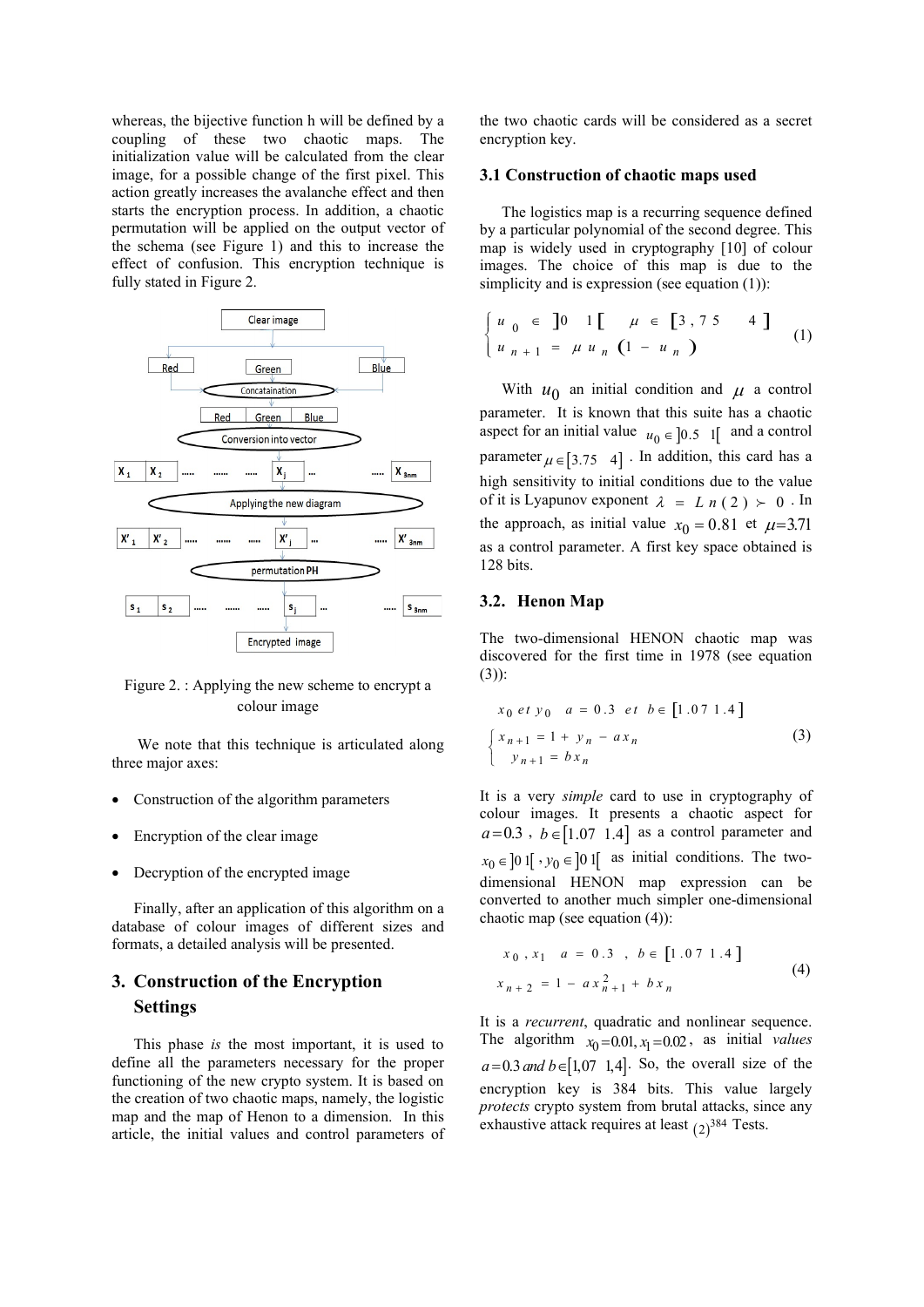# 3.2.1. Construction of the 3nm random functions  $(g_i)$

The encryption of a clear image of arbitrary size (n, m), a vector  $(C_L)$  of size  $(1,256^*3^*nm)$  to coordinates in the ring G is calculated from the logistics map. This construction is provided by a modular function (see algorithm (1)).

| Algorithm 1 | Converting logistics map |
|-------------|--------------------------|
|             | elements to G elements   |

 $CL (i) = m o d (E (u_i * 10^{10}), 256)$ for  $i = 1$  to  $256 * 3 nm$  $N$  e x t i

Construction of the 3nm random<br>
The  $E(x)$  denotes the integer part of the real x. Le<br>
stecture  $(C1)$  thus obtained is onwerted into a matrix<br>
a vector  $(C)$  of size (1,256\*3\*mm) to<br>
a vector  $(C)$  of size (1,256\*3\*mm) to<br>
a The  $E(x)$  denotes the integer part of the real x. Le vecteur  $_{(CL)}$  thus obtained is converted into a matrix CM of size (256, 3nm). Each column i of this matrix *represents a random function*  $(g_i)$ . Therefore the image of an element  $x_j$  of the ring G by the random function  $(g_i)$  is the element of the matrix (CM) located at the intersection of the line  $x_j$  and column i, that is to say that  $g_i(x_j) = CM(x_j, i)$ . In this case, the matrix  $(C_M)$  is a random matrix of dynamic size substitution closely related to that of the clear image, and of which each random function  $_{(g_i)}$  is not necessarily injective (see Example 1).

|                                                    | Example 1              |                                                                                              |       |       |       |                                 |                                                                               |          |                         |
|----------------------------------------------------|------------------------|----------------------------------------------------------------------------------------------|-------|-------|-------|---------------------------------|-------------------------------------------------------------------------------|----------|-------------------------|
|                                                    | (M)                    | $g_1$                                                                                        | $g_2$ | $g_3$ | $g_4$ | <br><br>g <sub>210</sub>        | $\cdots$                                                                      | $\cdots$ | $g_{3nm}$               |
|                                                    | 0                      | 14                                                                                           | 215   |       |       | 12                              |                                                                               |          | 12                      |
|                                                    |                        | 12                                                                                           | 20    |       |       | 150                             |                                                                               |          | 25                      |
|                                                    | $\overline{3}$         | 15                                                                                           | 15    |       |       | 18                              |                                                                               |          | 215                     |
|                                                    | $\overline{4}$         | 12                                                                                           | 14    |       |       | 89                              |                                                                               |          | 220                     |
|                                                    | $\ddot{\phantom{a}}$ . | 215                                                                                          | 121   |       |       | 221                             |                                                                               |          | 126                     |
|                                                    |                        | 220                                                                                          | 86    |       |       | 162                             |                                                                               |          | 98                      |
|                                                    |                        | 23                                                                                           | 95    |       |       | 23                              |                                                                               |          | 78                      |
|                                                    | $\sim$                 |                                                                                              | 20    |       |       | 39                              |                                                                               |          | 45                      |
|                                                    | 140                    | 220                                                                                          |       |       |       | 231                             |                                                                               |          | 35                      |
|                                                    | $\ddot{\phantom{a}}$ . | 210                                                                                          |       |       |       | $\ddot{\phantom{a}}$            |                                                                               |          |                         |
|                                                    | $\ddot{\phantom{a}}$ . | 12                                                                                           |       |       |       | 23                              |                                                                               |          |                         |
|                                                    | $\ddot{\cdot}$         |                                                                                              | 14    |       |       |                                 |                                                                               |          |                         |
|                                                    | 255                    | 145                                                                                          | 222   |       |       | 96                              |                                                                               |          | 25                      |
|                                                    |                        |                                                                                              |       |       |       |                                 |                                                                               |          |                         |
|                                                    |                        | Building the 3nm encryption functions                                                        |       |       |       |                                 | dimensional HENON chaotic map. This operation<br>is performed by algorithm 2: |          |                         |
|                                                    |                        | encryption functions $(f_i)$ used in the                                                     |       |       |       | Algorithm 2                     |                                                                               |          | Vector creation<br>(HN) |
|                                                    |                        | hm satisfy the property (H) described by<br>JAR., Each function $(f_i)$ algorithm is defined |       |       |       |                                 | $for i = 1 to 3 nm$<br>$H N$ (i) = m o d $(E (109 * vi), 256)$                |          |                         |
|                                                    |                        | $(x, y) \mapsto a_i x \oplus y$                                                              |       |       | (4)   | $N$ ext i                       | $H N$ (i)= m o d (2 $H N$ (i)+1,256)                                          |          |                         |
|                                                    |                        |                                                                                              |       |       |       |                                 | Therefore, expression of each cipher function                                 |          |                         |
| quation $(4)$ :<br>$f_i: G \times G \rightarrow G$ |                        | the terms of the suite $(a_i)$ are invertible                                                |       |       |       |                                 | $(f_i)$ , stated in algorithm (see equation (5)):                             |          |                         |
|                                                    |                        | ts in the ring $(G)$ . The latter are odd numbers                                            |       |       |       | $f_i:G\times G\ \rightarrow\ G$ |                                                                               |          |                         |

# 3.2.2. Building the 3nm encryption functions  $(f_i)$

All encryption functions  $(f_i)$  used in the algorithm satisfy the property (H) described by A.JARJAR., Each function  $(f_i)$  algorithm is defined (see equation (4)):

$$
f_i: G \times G \to G
$$
  

$$
(x, y) \mapsto a_i x \oplus y
$$
 (4)

All the terms of the suite  $(a_i)$  are invertible  $(f_i)$ elements in the ring  $(G)$ . The latter are odd numbers modulo 256. Building all cryptographic functions  $(f_i)$  requires the creation of a vector  $(HN)$  of size (1,3nm) to odd integer coordinates 256, from the one

Algorithm 2 Vector creation HN 9 m o d 2 1 , 2 5 6 1 3 m o d 1 0 \* , 2 5 6 <sup>i</sup> H N i H N i f o r i t o n m H N i E v N e x t i 

$$
f_i: G \times G \to G
$$
  
(x, y)  $\mapsto HN(i)*x \oplus y$  (5)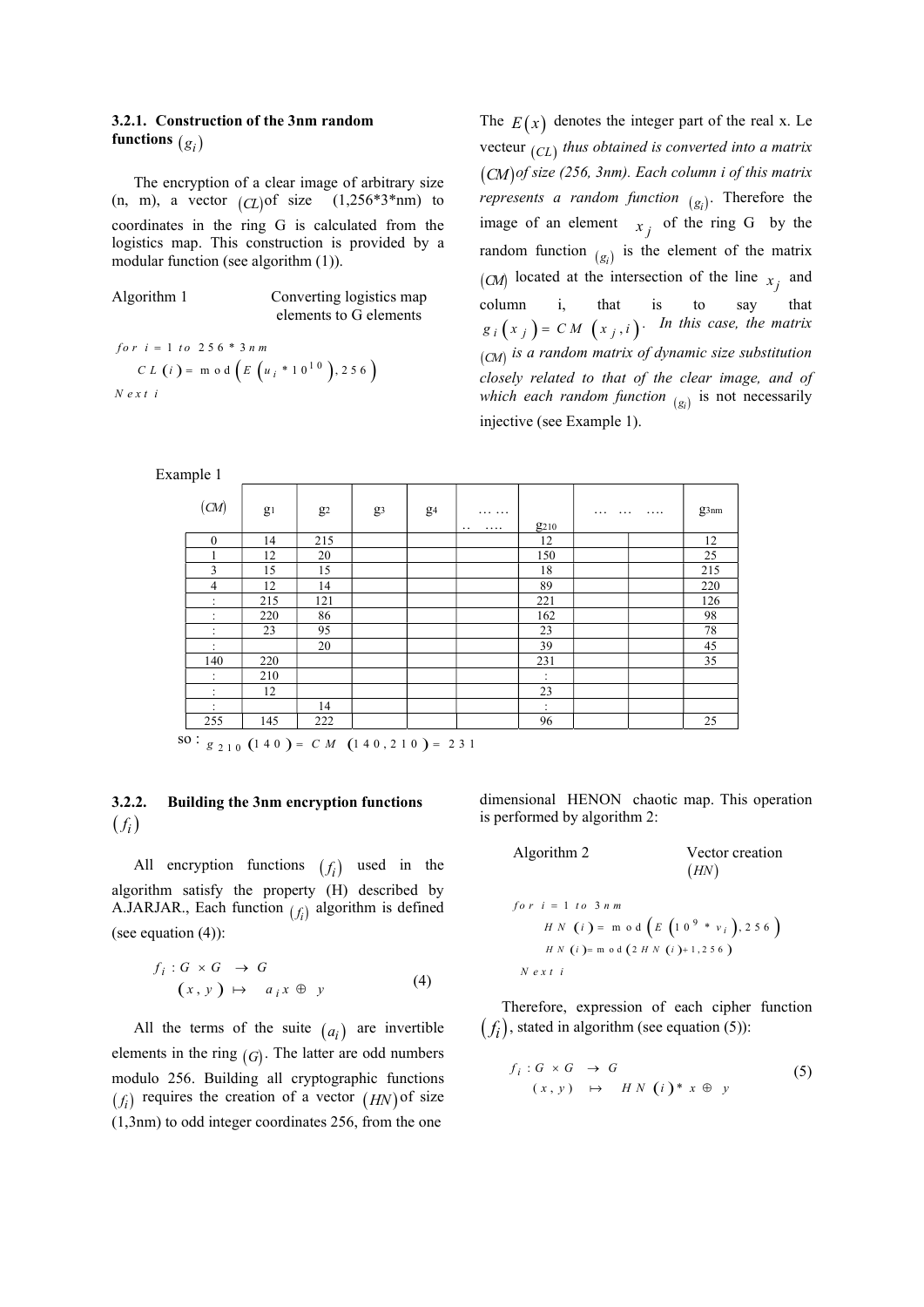#### 3.2.3. Construction of the bijective function  $(h)$

The bijective transformation  $(h)$  of the algorithm, is a mix of the two chaotic cards. It will act only on the

last pixel of the clear image, to build the first pixel of the encrypted image. This action will start the encryption process (see (6) for the expression of this bijective function  $(h)$  approach).

Construction of the bijective function 
$$
(h)
$$

\nlast pixel of the clear image, to build the first pixel of the encrypted image. This action will start the encryption process (see (6) for the expression of this bijective function  $(h)$  approach).

\n $x_1 = h(x_3, m)$ 

\n $= H N (3 n m)^* x_3 n m \oplus C L (m o d (E (n * H N (n m) + m), 3 n m) + 1)$ 

\nConstruction of the permutation  $(PH)$ 

\nConstruction of the permutation  $(PH)$ 

\nConstruction of the permutation  $(PH)$ 

\nContribution

\nExample:

### 3.2.4. Construction of the permutation  $(PH)$

By decreasing sort in the broad sense of the first 3nm values of the HENON map  $(v_i)$ , we get a vector  $(PH)$ . All the coordinates of this vector separate two by two. This vector is considered as a permutation in the ring  $\left(\frac{Z}{3nmZ}\right)$ . .

### 3.2.5. Calculation of the initialisation value  $(IV)$

After extracting the three colour channels  $(RGB)$  from the sharp image, the three matrices obtained are concatenated to form a matrix of size (n, 3m), this matrix is converted into a vector  $X(x_1, x_2, \ldots, x_{3nm})$ . The initialization value  $(IV)$  is the sum by exclusive or of all the

coordinates  $(x_i)$  of the vector  $(X)$ . This initialization value is intended only to change the intensity of the first pixel  $(x_1)$  of the vector  $(x)$ . This operation is stated in algorithm 3.

Algorithm 3 Calculating the initialization value  
\n
$$
f \circ r \quad i = 1 \quad t \circ 3 \quad n \quad m
$$
  
\n $I V = I V \quad \oplus \quad x \quad i$   
\n $N \quad e \quad x \quad t \quad i$ 

### 4. Encryption of the clear image

After having determined all the parameters necessary to ensure a perfect functioning of the algorithm, and by application of the new A.JARJAR schema, the formulas of ciphers applied in the algorithm stated in the equation 7:

1.4. Construction of the permutation 
$$
(PH)
$$
 coordinates  $(x_i)$  of the vector  $(x_i)$ . This initialization  
\nBy decreasing sort in the broad sense of the first first pick  $(x_i)$  of the vector  $(x)$ . This operation is  
\nm values of the HENON map  $(y_i)$ , we get a  
\nstate two by two. This vector is considered as a  
\nfunction in the ring  $(\frac{x}{2\sqrt{3mn}})^2$   
\n $f \circ r = 1 + r \circ 3 + m$   
\nAfter extracting the three colour channels  
\nandition in the ring  $(\frac{x}{2\sqrt{3mn}})^2$   
\n $f \circ r = 1 + r \circ 3 + m$   
\nAfter extracting the three colour channels  
\nand the maximum value  $(H') = N \times x + i$   
\nAfter increasing the three colour channels  
\n $(x_1, x_2, \ldots, x_{3nm})$ . The initialization value  
\n $(x_1, x_2, \ldots, x_{3nm})$ . The initialization value  
\nsolution are connected to form a matrix of size (n,  
\n $(x_1, x_2, \ldots, x_{3nm})$ . The initialization value is  
\n $(x_1, x_2, \ldots, x_{3nm})$ . The initialization value is  
\n $x_i = h(x_1, x_2, \ldots, x_{3nm})$ . The initialization value is  
\n $x_i = h(x_1, x_2, \ldots, x_{3nm})$ . The initialization value is  
\n $x_i = f(x_1, x_1, (x_2) = H \times (3 + m)^{-\alpha} x_3 = 0 \quad C L \left( (\text{mod } (\ell \ (\alpha * H \times (n\ m) + \pi)) . 3 + m) + 1 ) \right)$   
\n $x_i = I^c \circ x_i$   
\n $x_i = f_i(x_i, x_i(x_2) = H \times (1)^{-\alpha} x_i \circ 0 \quad C L \left( (\text{mod } (\ell \ (\alpha * H \times (n\ m) + \pi)) . 3 + m) + 1 ) \right)$   
\n $x_i = H^c \circ x_i$   
\n $\therefore$   $f_i(x_i, x_i(x_2) = H \times (1)^{-\alpha} x_i \circ 0 \quad C L \left( (\text{mod } (\ell \ (\alpha * H \times (n\ m) + \pi)) . 3 + m) + 1 ) \right)$   
\n $x_i = H^c \left( x_i, x_i(x_$ 

The permutation  $(PH)$  will be applied on the output vector  $CLH(x_1^{'}, x_2^{'}, \cdots, x_{3n m}^{'})$ , and this, to increase the effect of confusion and give birth to a new vector  $MI(s_1, s_2, \dots, s_{3nm})$ . This operation is illustrated in algorithm 4:

| Algorithm 4 | Application of the |  |  |  |
|-------------|--------------------|--|--|--|
|             | permutation $(PH)$ |  |  |  |

$$
for i = 1 to 3 n m
$$
  

$$
s_i = M I (i) = C L H (PH (i))
$$
  

$$
Next i
$$

After conversion, the vector  $(M)$  into matrix of size (n, 3m), then dissociation into three matrices of size (n, m), we finally obtain the encrypted image by application of the new A.JARJAR scheme.

# 5. Decryption of the encrypted image

permutation  $(PH)$  requires the calculation of the decryption functions The decryption process of the encrypted image,  $\left(t_i\right)$ , reciprocal bijection  $\left(h\right)^{-1}$  of  $\left(h\right)$  and reciprocal permutation  $(HP)$  of  $(PH)$ . This step is fully described in Figure 3.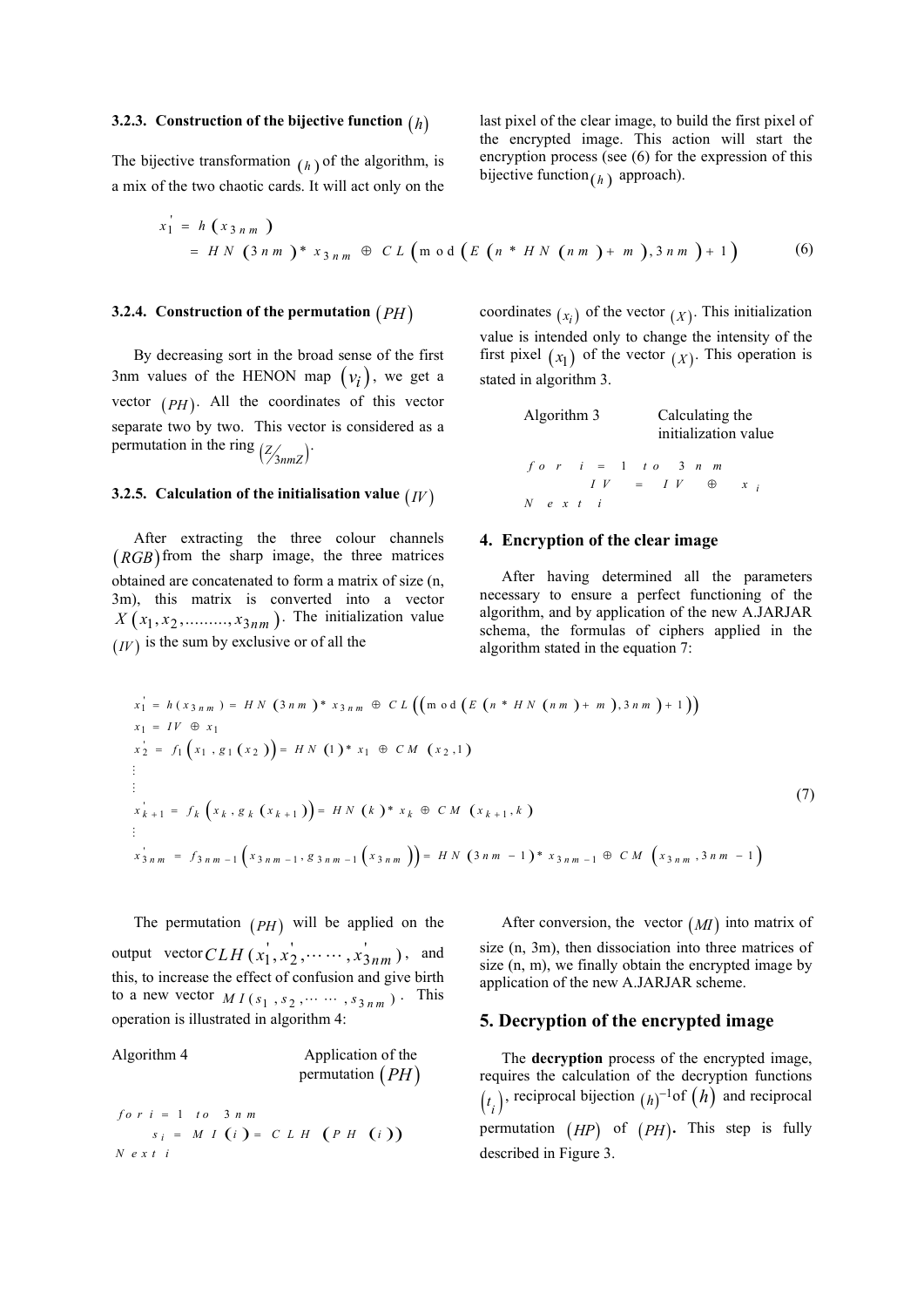



# 5.1. Construction of the inverse permutation  $(HP)$

Reciprocal permutation  $(HP)$  is a vector of size (1,3nm), whose coordinates are the indices of those of  $(PH)$ . This operation is defined in algorithm5: werse permutation<br>  $(p)$  is a vector of size<br>
re the indices of those<br>
ned in algorithm5:<br>  $\begin{pmatrix} 3 & n & m \\ 0 & 0 & 0 \end{pmatrix} = i$ <br>  $\begin{pmatrix} i & 0 \\ 0 & 1 \end{pmatrix} = i$ 

$$
F \circ r \quad i = 1 \quad t \circ \quad 3 \quad n \quad m
$$
\n
$$
H \quad P \quad (P \quad H \quad (i \quad)) = i
$$
\n
$$
N \quad e \quad x \quad t \quad i
$$

# 5.2. Vector calculation  $(NH)$

To determine the decryption functions  $(t_i)$  $\binom{i}{i}$ associated with encryption functions  $(f_i)$ , we will need the values of the inverses of each component of the vector  $(HN)$ . These inverses will be stored in a vector  $(NH)$ . This step is stated in algorithm 6: **tion** (*NH*)<br>
he decryption functions (*t<sub>i</sub>*)<br>
yption functions (*f<sub>i</sub>*), we will<br>
e inverses of each component of<br>
ese inverses will be stored in a<br>
tep is stated in algorithm 6:<br>  $p$ <br>  $p$ <br>  $2$ <br>  $\sum e_n$ <br>  $\sum i$ <br>  $f$  o r

 1 3 1 2 5 5 2 1 \* m o d , 2 5 6 0 , f o r i t o n m f o r j t o s t e p S S S j r S i f r t h e n N H i j e x i t f o r N e x t j i 5.3. Construction of the reciprocal bijective function <sup>1</sup> 

# $h)^{-1}$

In the algorithm, reciprocal bijection is applied to the first pixel of the encrypted image, to obtain the last pixel of the net image. This operation is illustrated in equation (8):

$$
x_1 = h (x_{3nm})
$$
  
\n=  $H N (3nm)^* x_{3nm} \oplus CL ((m \circ d (E (n * H N (nm) + m), 3nm) + 1))$   
\n
$$
x_{3nm} = h^{-1} (x_1)
$$
  
\nSo  
\n
$$
x_{3nm} = N H (3nm)^* (x_1 \oplus CL ((m \circ d (E (n * H N (nm) + m), 3nm) + 1)))
$$
\n(8)

# 5.3.1 Calculation of decryption functions  $\big(t_i\big)$

The calculation of the decryption functions which is described by A.JARJAR is shown in the algorithm 7: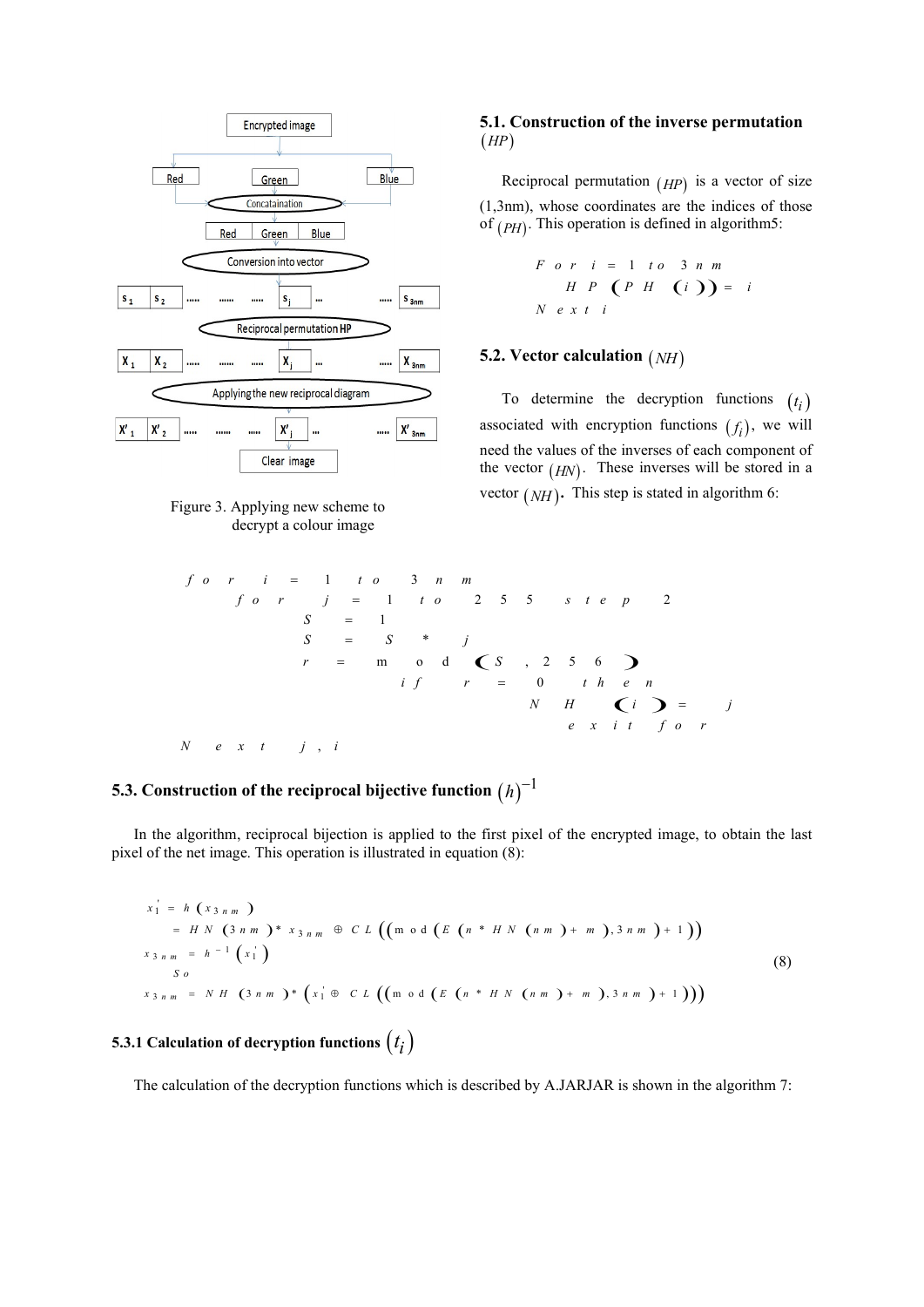3 , , , ( ) \* ( ) \* ( ) \* , ( ) \* i i x y z G w i t h z f x y H N i x y H N i x z y s o x N H i z y s o t x y N H i x y 

In the algorithm, expression of decryption functions  $\begin{pmatrix} t_i \end{pmatrix}$  or everything  $i \in [1 \ 3nm]$  is given by this vect equation (9)

$$
x_{i+1}^{i} = f_i(x_i, g_i(x_{i+1})
$$
  
\n
$$
y_0
$$
  
\n
$$
x_{i+1}^{i} = H N (i) * x_i \oplus C \n \begin{cases} \n \text{for } i = 1 \text{ to } 3 \text{ nm} \\ \n \text{for } i = 1 \text{ to } 3 \text{ nm} \n \end{cases}
$$
  
\n
$$
x_i = t_i(x_{i+1}^{i}, g_i(x_{i+1})
$$

At first, the encrypted image is converted into a vector  $CLH$  ( $s_1$ ,  $s_2$ ,  $\dots$ ,  $s_{3nm}$ ). on which the permutation is applied  $(HP)$ . This action is given by the algorithm9. It causes a vector output

$$
MI(x_1, x_2, \dots, x_{3nm})
$$
. The coordinates of  
this vector are given by the algorithm8:

$$
\forall (x, y, z) \in G
$$
  
\n
$$
y \text{ if } h
$$
  
\n
$$
z = f_i(x, y) = H N (i) * x \oplus y
$$
  
\n
$$
x = N H (i) * (z \oplus y)
$$
  
\n
$$
x = N H (i) * (z \oplus y)
$$
  
\n
$$
x = N H (i) * (z \oplus y)
$$
  
\n
$$
x = N H (i) * (x \oplus y)
$$
  
\n
$$
x = N H (i) * (x \oplus y)
$$
  
\n
$$
x = N H (i) * (x \oplus y)
$$
  
\n
$$
M I(x_1, x_2', \dots, x_{3nm}')
$$
. The coordinates of  
\n
$$
x_{i+1} = f_i(x_i, g_i(x_{i+1})
$$
  
\n
$$
f \circ r = 1 \text{ to } 3 \text{ nm}
$$
  
\n
$$
x_{i+1} = H N (i) * x_i \oplus c \begin{cases} x_i = M I (i) = C L H (H P (i)) \end{cases}
$$
  
\n
$$
x_i = t_i (x_{i+1}^2, g_i(x_{i+1}))
$$
  
\nOn the vector 
$$
M I(x_1, x_2', \dots, x_{3nm}')
$$

obtained at the output, the inverse scheme described by A.JARJAR is applied. The decoding formulas applied to this vector are obtained from the last pixel. In the algorithm these formulas are given by equation 10:

$$
s = 0
$$
\nIn the algorithm, expression of decryption functions  $(t_i)$  or everything  $i \in [1, 3nm]$  is given by this vector are given by the algorithm. The coordinates of this vector are given by the algorithm. The coordinates of this vector are given by the algorithm. The coordinates of the first point is given by the algorithm. The equation (9)  
\n
$$
x_{i+1} = f_i(x_i, g_i(x_{i+1}))
$$
\n
$$
f_i(x_i, g_j(x_{i+1}))
$$
\n
$$
y_i = f_i(x_i, g_i(x_{i+1}))
$$
\n
$$
y_i = f_i(x_{i+1}, g_i(x_{i+1}))
$$
\nAt first, the encrypted image is converted into a obtained at the output, the inverse scheme described by AJARJAR is applied. The decoding formulas  
\nvector  $CLH$  (s<sub>1</sub>, s<sub>2</sub>,..., s<sub>3nm</sub>) . on which applied to this vector are obtained from the last pixel.  
\nthe permutation is applied  $(HP)$ . This action is in the algorithm these formulas are given by  
\ngiven by the algorithm. It causes a vector output  
\n
$$
x_{3nm} = h^{-1}(x_1) = NH(3nm)^* x_{3nm} \oplus CL((\text{mod } (E(n * HN(nm) + m), 3nm) + 1))
$$
\n
$$
x_{3nm} = h^{-1}(x_1) = NH(3nm)^* x_{3nm} \oplus CL((\text{mod } (E(n * HN(nm) + m), 3nm) + 1))
$$
\n
$$
x_{3nm} = h^{-1}(x_1) = NH(3nm)^* x_{3nm} \oplus CL((\text{mod } (E(n * HN(nm) + m), 3nm) + 1))
$$
\n
$$
y_{3nm} = h^{-1}(x_1) = NH(3nm)^* x_{3nm} \oplus CL((\text{mod } (E(n * HN(nm) + m), 3nm) + 1))
$$
\n
$$
y_{3nm} = h^{-1}(x_1) = NH(3nm)^* x_{3nm} \oplus CL((\text{mod } (E(n * HN(nm) + m), 3nm) + 1))
$$
\n
$$
y_{3nm} = h^{-1}(x_2) = (x_1(x_3) = NH(0) + (x_3 = NM(0)) + (x_3 = NM(0)) + (x_3 = NM(0)) + (x_3 = NM(0)) + (x_3 = NM(0)) + (x_3 = NM(0)) + (
$$

To change the value of the first pixel, it is necessary to recalculate the initial value, and thus to find the true value of the pixel  $(x_1)$ . The study done on a database of images gave the following results :

### 5.4. Examples and simulations

The approach has been tested on a database of colour images of different sizes and formats. All the encrypted images obtained have a flat histogram. This ensures that the crypto system is safe from statistical attacks.

# 5.4.1. Analysis and security of the crypto system

A good crypto system must deal with all known attacks.

### 5.4.2. Key space

Encryption key of the algorithm is 384 bits in size. This size is more than enough to protect the crypto system from exhaustive attacks

### 5.4.3. Entropy Analysis

According to SHANON, the entropy of information is the amount of information encompassed or released by a source of random information. In particular, the more redundant the source, the less information it contains. Therefore, the entropy is maximum for a source whose all symbols are equiprobable. The expression of entropy is given by SHANNON in equation (11). For an image MC of size  $(n, m)$ , we put  $t = nm$ :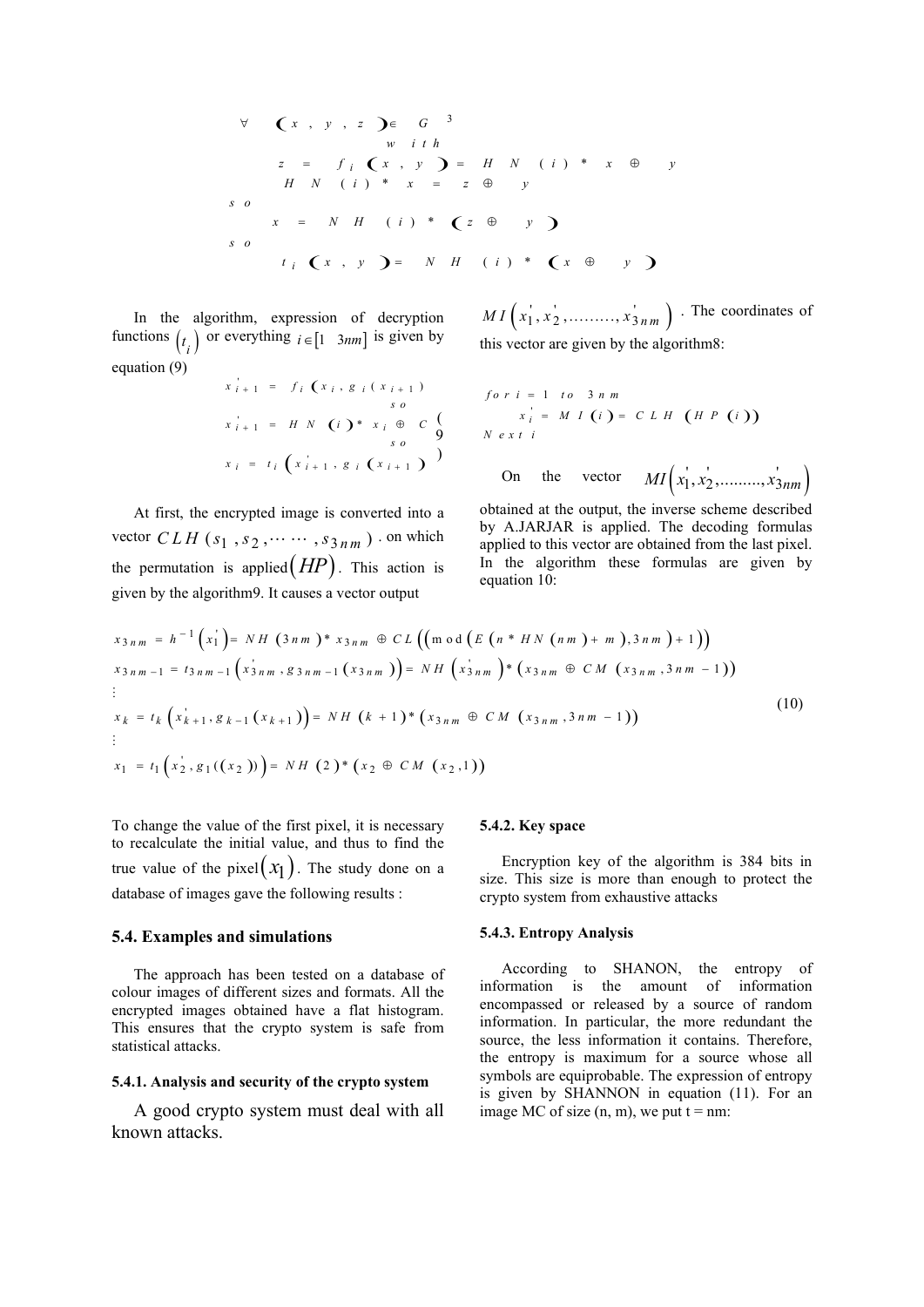E n tr o p y  
\nH (M C) = 
$$
\frac{1}{t} \sum_{i=1}^{t}
$$
 - p (i) lo g 2 (p (i)) (11)  
\nso colour images in "Lena", "Babon", the database tested by the algorithm. Table 1 shows  
\nand "Men" image cryptography are part of  
\nenergypted images. (11)

The famous colour images in "Lena", "Babon", "Peppers" and "Men" image cryptography are part of the database tested by the algorithm. Table 1 shows the computation of their entropies and those of the encrypted images.

| Net image      | Size      | Entropy of the net image | Entropy of the encrypted image |
|----------------|-----------|--------------------------|--------------------------------|
| Lena           | 512x512   | 7,7502                   | 7.9995                         |
| Babon          | 512x512   | 7.7624                   | 7.9992                         |
| <b>Peppers</b> | 512x512   | 7,6658                   | 7.9994                         |
| Man            | 1024x1024 | 7,5337                   | 7.9993                         |

Table 1. Computation of entropies and encrypted images

The values of the entropy of the images encrypted by the algorithm are close to 8, this is the maximum value for an 8-bit colour image. It confirms the uniformity of the histograms. This proves that this approach is safe against any entropy attack.

of the pixels of an image relative to another reference image. Adjacent pixels of a standard image of a clear image have a strong correlation. A good crypto image system must remove such a correlation in order to avoid any statistical attack. The expression of the correlation is defined by equation (10):

### 5.5. Correlation analysis

Correlation is a technique that makes it possible to compare two images to estimate the displacements

$$
c \circ r \circ e \quad l \quad a \quad t \quad i \quad o \quad n
$$
\n
$$
r = \frac{c \quad o \quad v \quad (\quad x \quad , \quad y \quad )}{\sqrt{V \quad (\quad x \quad ) \quad \sqrt{V \quad (\quad y \quad )}}}
$$
\n(10)

| Image          |            | Original image |          | Encrypted image |           |           |
|----------------|------------|----------------|----------|-----------------|-----------|-----------|
| Correlation    | Horizontal | Vertical       | Diagonal | Horizontal      | Vertical  | Diagonal  |
| Lena           | 0.9774     | 0.9881         | 0.9696   | 0.0024          | $-0.0004$ | $-0.0001$ |
| <b>Babon</b>   | 0.9047     | 0.8520         | 0.8238   | $-0.0009$       | $-0.0002$ | 0.0003    |
| <b>Peppers</b> | 0.9786     | 0.9820         | 0.9694   | $-0.0002$       | 0.0005    | 0.0006    |
| Man            | 0.9774     | 0.9813         | 0.9668   | $-0.0001$       | $-0.0003$ | $-0.0001$ |

Table 2. Correlation values of the Images

Table 2 shows that the correlation values of the encrypted images are close to zero. This ensures great security against any attack by correlation.

## 5..6. Differential analysis

In general, an attacker can make a slight change to the clear image (for example, change only one pixel, see a single bit), and then observe the change in the result. In this way, he may be able to find a meaningful relationship between the simple image and the encrypted image. If a minor modification of the simple image can cause a significant change in the encrypted image, with respect to diffusion and

confusion, then this differential attack would become very inefficient and virtually useless. To test the influence of the change of a pixel on the entire image encrypted by the proposed algorithm, two common measurements were used: the rate of change of the number of pixels (NPCR) and the unified average changing intensity (UACI). Let us note two encrypted images, whose corresponding clear images  $(C_1)$  and  $(C_2)$  have only one pixel difference, by and, respectively. The expressions of these two statistical constants are stated in equation (11), for a size image (n, m):